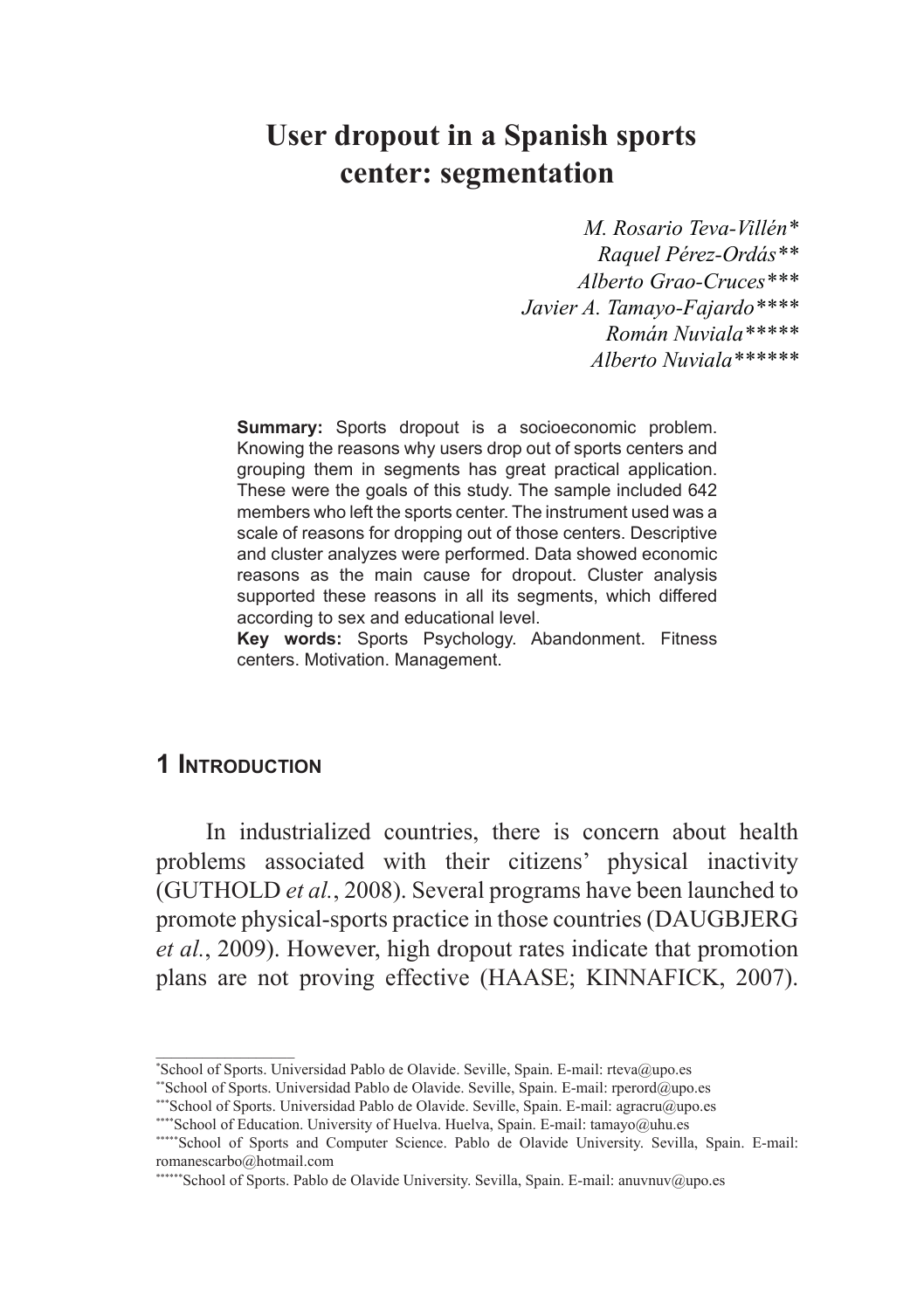Sports dropout is obviously a serious problem that contributes to physical inactivity (GONÇALVES; FIGUEIREDO; SILVA, 2007).

However, the consequences of a physically inactive population are not limited to the field of health. Physical-sports practice plays other important roles such as education, recreational occupation of time or income generation (BEDNARIK *et al.*, 2007). From the economic perspective, for an emerging and competitive industry such as sports (LANGVINIENE; SEKLIUCKIENE, 2008), it is also important that people practice physical and sports activities (BEDNARIK *et al.*, 2007). In this context, establishing strategies to achieve satisfied subjects and avoid dropout is crucial to a sports center (BODET, 2012).

Knowing the reasons leading to dropout is important to improve management of such a complex issue as ensuring loyalty of subjects enrolled in sports centers (MARTÍNEZ; MARTÍNEZ, 2009; NUVIALA *et al.* 2012a.). Listening to the experiences of users is essential in implementing any type of service that seeks to improve efficiency and effectiveness of its management and achieve user loyalty (MARTÍNEZ; MARTÍNEZ, 2008). Therefore, it is not surprising that studies appeared in recent years with a focus on knowing the attitudes and behaviors of sports facilities' users (MARTÍNEZ; MARTÍNEZ, 2009; NUVIALA *et al.*, 2012b, 2013b).

A literature review shows studies on sports dropout, most of which focused on the practice of competitive physical activity (ALMAGRO; SÁENZ-LÓPEZ; MORENO, 2010; JÕESAAR; HEIN, 2011), focusing on works whose subject population is adolescents (JÕESAAR; HEIN; HAGGER, 2011). However, there are few studies on the reasons that lead users to drop out of centers and sports organizations without quitting physical activity. Therefore, Nuviala *et al.* (2012c) designed and validated a scale to know the reasons why subjects drop out of sports centers. That instrument allows understanding user behavior in order to take action. However, due to the variety of their behaviors, it is difficult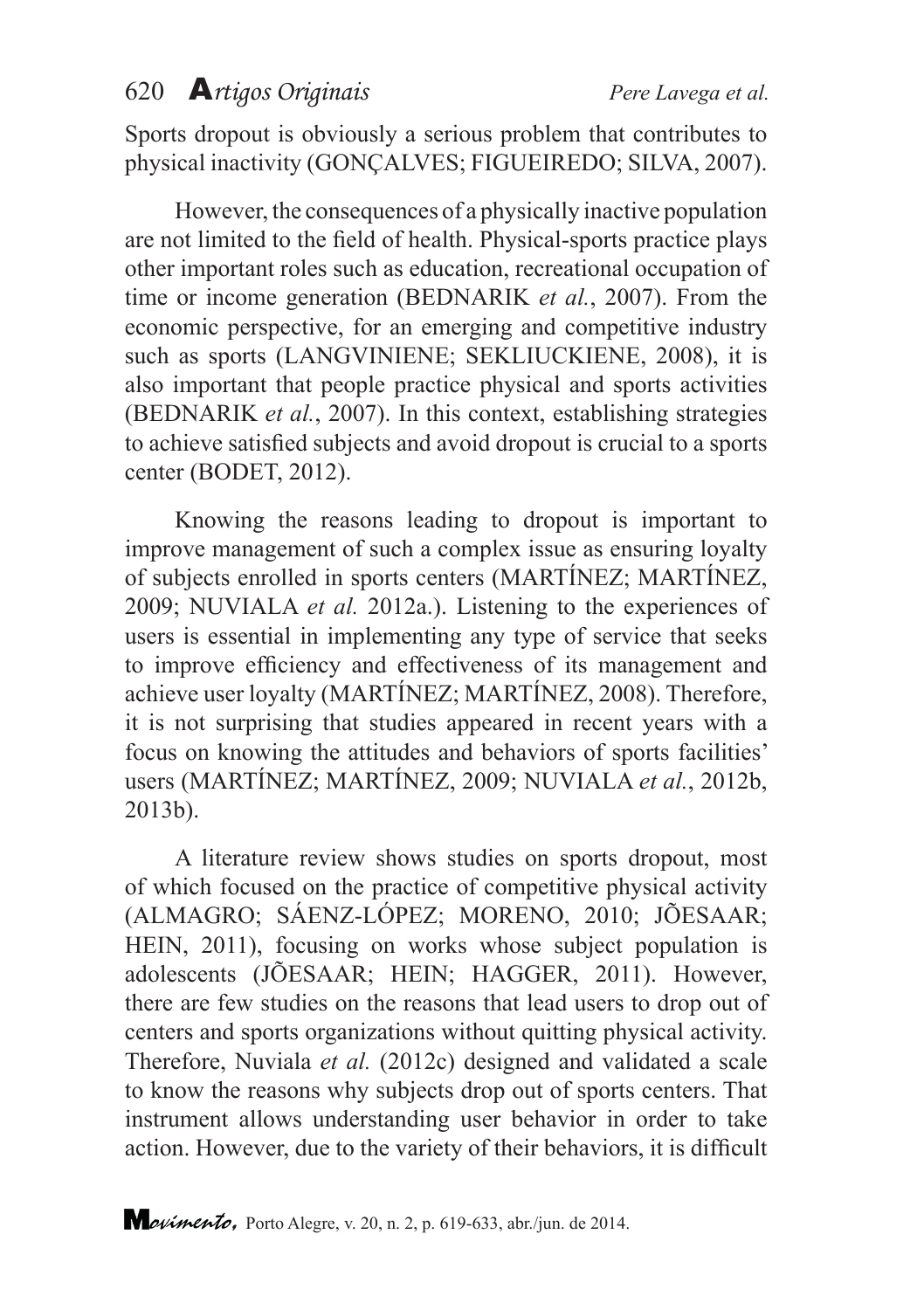to satisfy al of them with the same product, service or strategy (PICÓN; VARELA, 2000), so it is necessary to try to group them in order to establish corrective or preventive actions towards user groups.

One of the most common ways to get to know an industry and to adapt to the needs of its users is to segment it into more homogeneous subsets (BEDNARIK *et al.*, 2007; PICÓN; VARELA, 2000). However, there is no consensus about segmentation methods and variables used to do that (PICÓN; VARELA, 2000). Won, Hwang and Kleiber (2009) note that a priori techniques used to be applied in which the researcher sets groups, size and description based on any variable of interest, usually a sociodemographic one. In recent years, post-hoc segmentation using cluster analysis to define groups is the most common method (KRUGER; SAAYMAN; ELLIS, 2011; LUNA-AROCAS; TANG, 2005; WON; HWANG; KLEIBER, 2009). Sociodemographic variables have also lost their hegemony, since segmentation based on psychographic or behavioral variables seems more appropriate for an organization to conduct a better adjustment of its offer (PICÓN; VARELA, 2000).

A priori segmentation still proliferate in sports (BEDNARIK et al, 2007.), although those using cluster analysis already prevail (ALEXANDRIS; TSIOTSOU, 2012; KRUGER; SAAYMAN; ELLIS, 2011; LUNA-AROCAS; TANG, 2005; WON; HWANG; KLEIBER, 2009). However, most of the latter focus on passive users (for instance, sports events viewers) (ALEXANDRIS; TSIOTSOU, 2012). Segmentation studies with active subjects are not common in this industry (LUNA-AROCAS; TANG, 2005; WON; HWANG; KLEIBER, 2009). We must add the fact that although the majority of the workforce practices noncompetitive physical-sports activities, segmentation studies focus on competitive sports (KRUGER; SAAYMAN; ELLIS, 2011). Sports center users are not usually professional athletes (LUNA-AROCAS; TANG, 2005) and there are few previous studies on the reasons why individuals attend or remain in sports centers. Studies on people who have left sports centers are even rarer (NUVIALA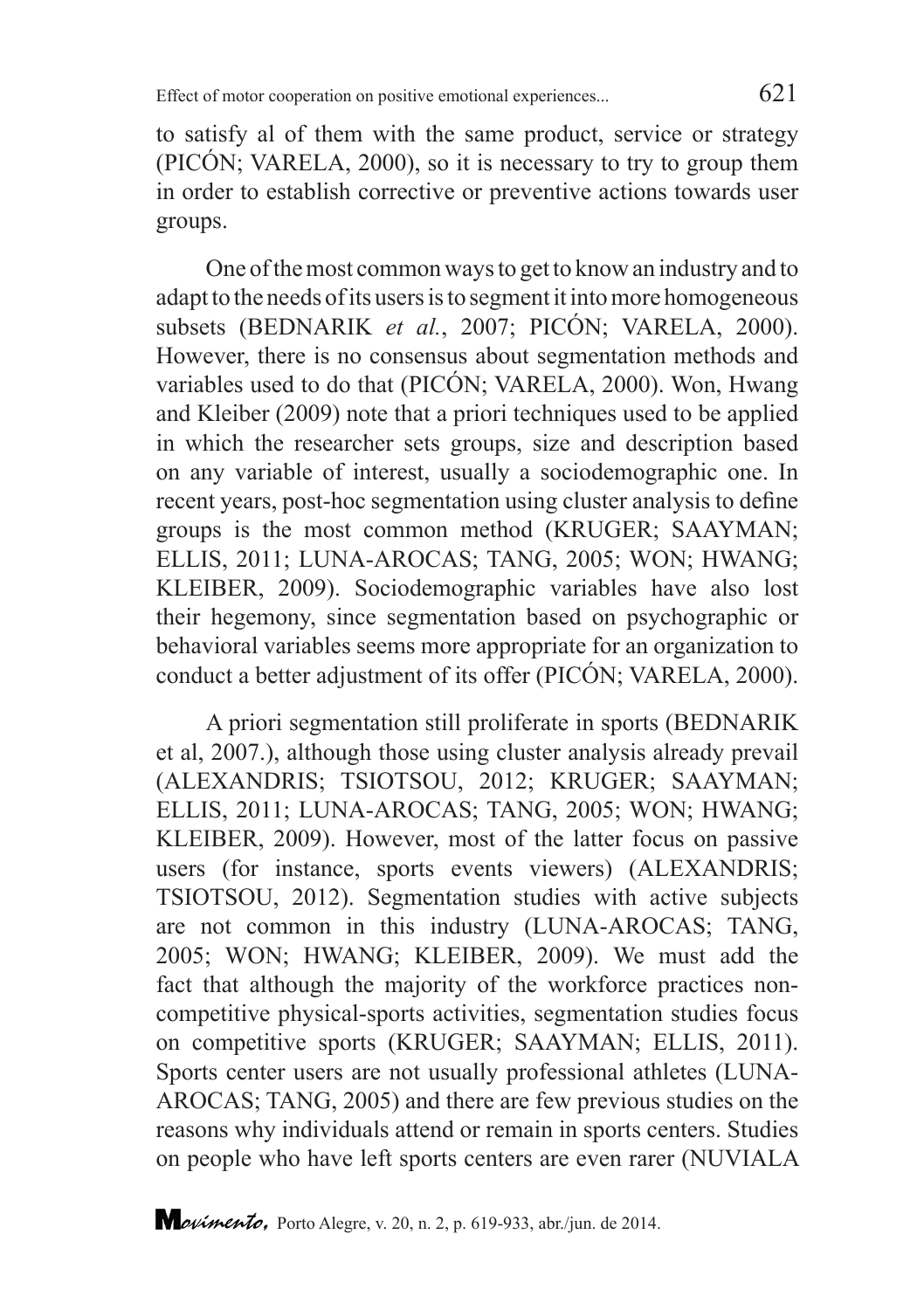*et al.*, 2012c, 2013b) and we are not aware of any study grouping them.

Based on this and on its possible relevance for research and its practical application on management of sports center dropout, the study's goals were to determine the reasons for user dropout at a Spanish sports center and to conduct a complete segmentation of subjects who dropped out of it.

# **2 Method**

### 2.1 Participants

The sample consisted of 642 people who dropped out of a sports center in a Spanish city, of which 55.4% were male and 44.6% were female, with mean age of  $30.1\pm9.8$ ; 79.2% had higher education qualifications and only 1.3% reported having made basic studies. For 59.8%, practice happened two to three times a week, and 25.8% reported practicing sports four or more times a week. Finally, the most common length of practice sessions was 60-90 minutes for 44.4%, followed by 30-60 minutes for 25.2%.

### 2.2 Instruments

We used the scale of reasons for dropping out of sport centers (NUVIALA *et al.*, 2012c). After an exploratory factor analysis, it grouped its 22 items in five dimensions (Economics, Practice, Satisfaction, Enjoyment and Entertainment) that accounted for 65.55% of variance. Reliability of the instrument after this exploratory analysis was .898. A subsequent confirmatory factor analysis, performed in order to confirm the validity of the instrument and reduce the number of items, ratified the five-dimensional model and reduced it to 12 items, with a final reliability of 0.861 (see appendix). Fit indices showed optimal results (GFI= .974; AGFI=.955; NFI=.976; TLI=.965; CFI=.986;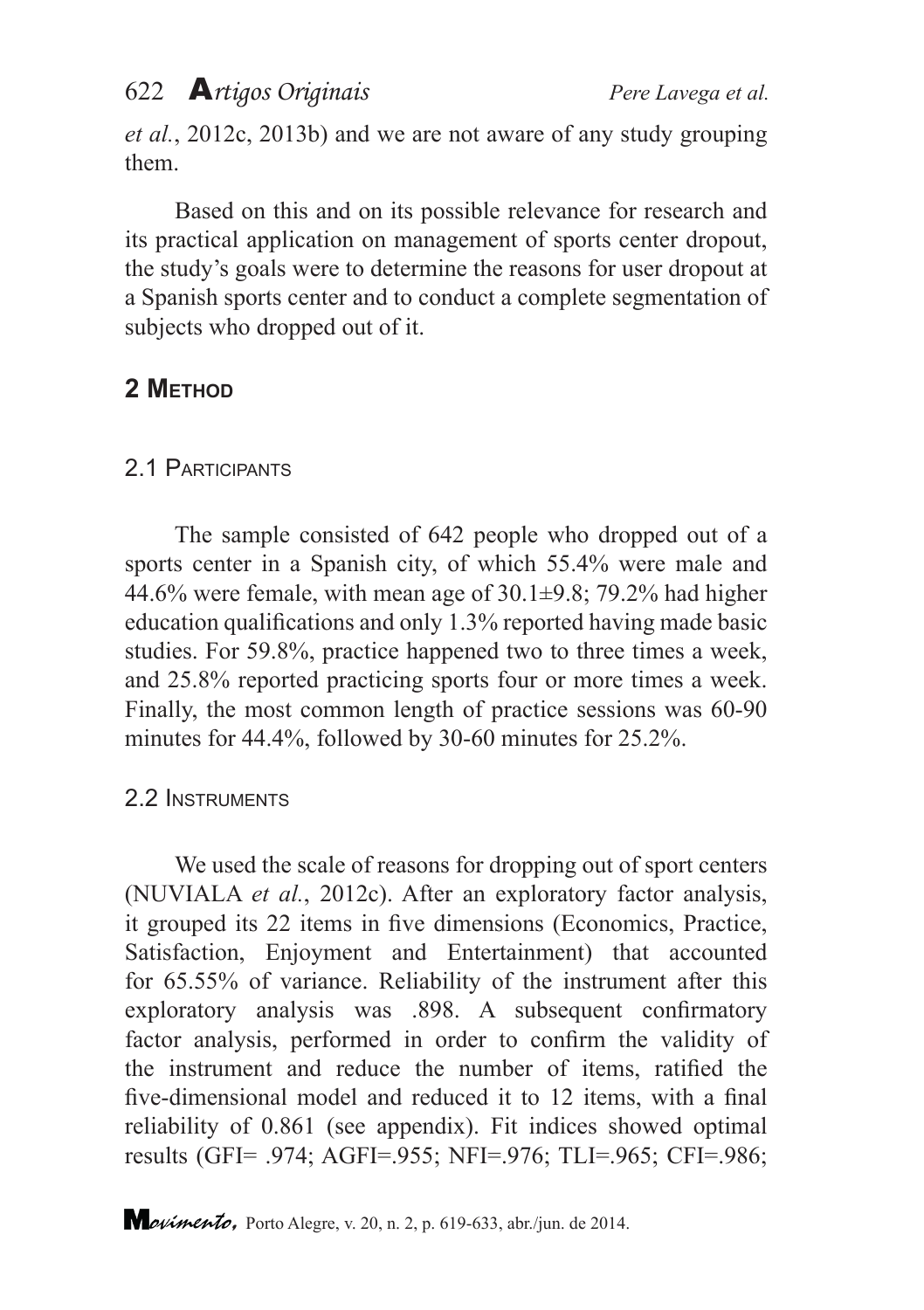IFI=.976; RMR=.064; RMSEA=.046; AIC=171.567; ECVI=.268;  $\chi$ 2=103.567;  $\chi$ 2/gl=2.354) (NUVIALA *et al*, in press).<sup>1</sup> Several sociodemographic variables were added to the scale, such as age, sex, education, occupation and sports activity performed.

#### **2.3 Procedure**

Fieldwork was conducted through a questionnaire managed by a preformed group of surveyors. Participants were asked to contribute and to inquire about any doubts they might have. The task took about ten minutes. Before data collection, permission was obtained from those in charge of the organization taking part in the study. Likewise, all users voluntarily agreed to participate.

#### 2.4 Data Analysis

Descriptive statistics were calculated. Cluster analysis was performed – a multivariate technique that seeks to group elements (or variables) intended to achieve maximum homogeneity in each group and find major differences between them. We conducted cluster analysis in two stages – procedure based on an algorithm that produces optimal results if all the variables are independent and continuous variables are distributed according to normal distribution, but it works reasonably well in the absence of these assumptions (CHIU *et al.* 2001). It is suitable for situations including a large number of individuals. Qualitative and quantitative variables can be used, even when the number of clusters is not known a priori. Reasons for dropping out were the variables used to establish clusters, through the ratings given to each of the dimensions covered by the study. Chi square statistics  $(\gamma 2)$  were subsequently applied in order to differentiate between different groups and the Z-test. SPSS 20.0 software and a significance level of 95% were used.

<sup>1</sup> NUVIALA, Alberto *et al.* Validez de constructo de la escala motivos de abandono de centros deportivos. **Revista Internacional de Medicina y Ciencias de la Actividad Física y el Deporte**, Madrid, in press.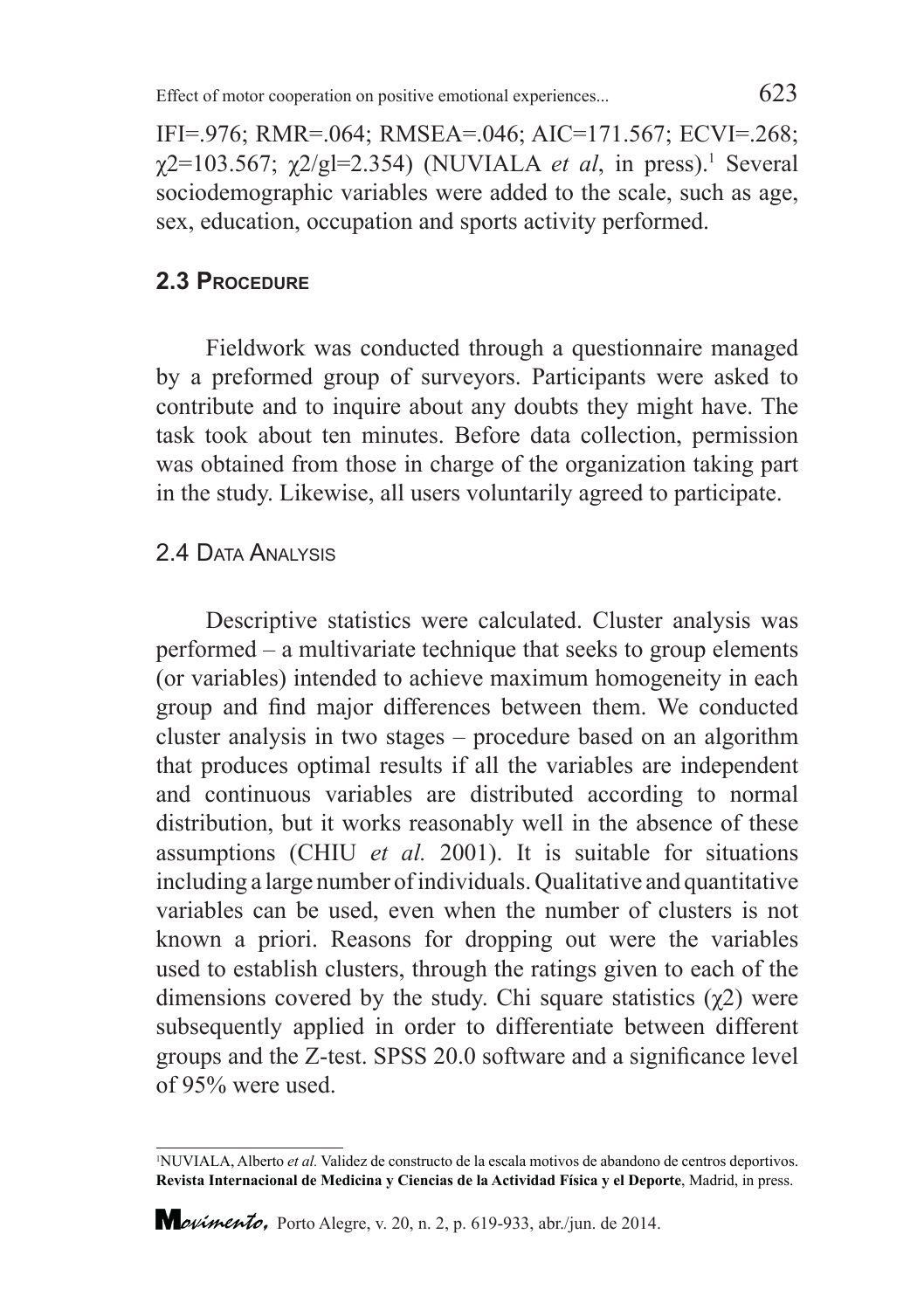### **3 Results**

Before cluster analysis, descriptive statistics were generated for the entire sample (Table 1). Cluster analysis established two different groups including 46.4% and 53.6% of the population studied. The Economy and Practice variables were most relevant to distribute people in segments (Table 1). In order to determine the quality of that grouping, results were reviewed according to Kaufman and Rousseeuw (1990), reaching a correct structure of the clusters obtained.

Regarding the characteristics of each group, segment 1 presented value 1 (strongly disagree) as the most repeated response in each of the variables. Meanwhile, segment 2 has solution 2 (disagree) as a median in four of the variables, while in the Economy dimension the most frequent response was 5 (strongly agree). Table 1 shows the importance given to each scale factor as grounds for dropping out by members of each of the segments.

|              | Total sample<br>$(n=642)$ | Segment 1<br>$(n=298)$ | Segment 2<br>$(n=258)$ | Importance as<br>predictor |
|--------------|---------------------------|------------------------|------------------------|----------------------------|
| Satisfaction | $1.76 \pm 1.16$           | $1.06 + 35$            | $2.55 + 1.22$          | .78                        |
| Enjoyment    | $1.74 \pm .96$            | $1.32 + .72$           | $2.17+99$              | .68                        |
| Practice     | $2.06 + 1.15$             | $1.38 + 63$            | $2.81 + 1.11$          | .94                        |
| Economy      | $2.74 + 1.14$             | $2.28 \pm 1.47$        | $3.13 \pm 1.34$        | 1.00                       |
| Leisure      | $1.74 \pm .85$            | $1.33 \pm .62$         | $2.20 \pm .85$         | .68                        |

**Table 1** - Average values of each dimension of the scale in the total sample and for the segments resulting from the cluster analysis. Importance of each factor as a predictor of the segments.

Regarding differential analysis of the segments (Table 2), only sex and educational level showed significant differences between groups. It can be seen that the percentage of women is higher in group 2 than in group 1, while men differences in the two segments are scarce. That did not prevent male components from prevailing in group 1. Regarding educational level, we found that the percentage of people with secondary education is higher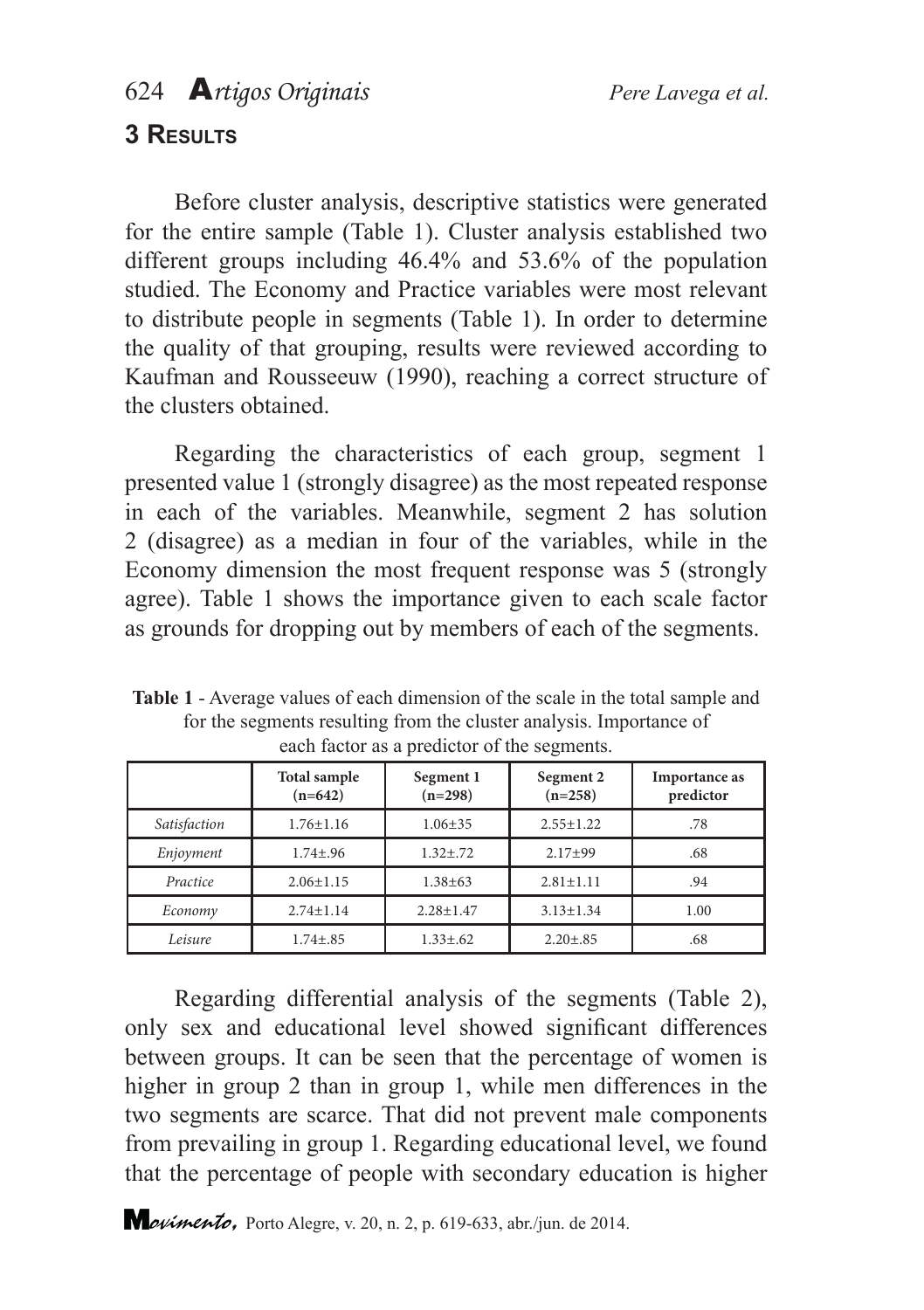in group 2, while differences in other educational levels showed similar percentages between groups.

#### **4 Discussion**

Descriptive results for the total sample on the reasons for dropping out of the sports center point to economic factors as the main cause. Ruiz, García and Díaz (2007) have already pointed to economic reasons as a cause for sports dropout, although it was far from being the most often alleged cause. However, these authors did not focus on subjects that had dropped out of sports centers, but rather on those who dropped out of a physical-sports practice which could be organized or not. Costs of services offered by a sports center are presumably higher than physical sports practice in other contexts, which could explain the present study's increased emphasis on economic motives for dropping out.

626

|            |                                                                              | Segment<br>$\mathbf{2}$                                  |                                                          | $\chi$ <sup>2</sup> | p     |
|------------|------------------------------------------------------------------------------|----------------------------------------------------------|----------------------------------------------------------|---------------------|-------|
| Sex        | Men<br>Women                                                                 | 51.6%<br>40.6%                                           | 48.4%b<br>59.4%b                                         | 6.608               | .010  |
| Age        | < 26<br>$26 - 45$<br>$46 - 65$<br>>65                                        | 52.3%a<br>43.2%a<br>38.9%a                               | 47.7%b<br>56.8%a<br>61.1%a<br>100.0%                     | 6.169               | 0.104 |
| Education  | Basic<br>Secondary<br>Higher                                                 | 50.0%a<br>33.0%a<br>49.1%a                               | 50.0%a<br>67.0%b<br>50.9%b                               | 8.806               | .012  |
| Occupation | Working<br>Retired/Pensioner<br>Unemployed<br>Student<br>Housework<br>Others | 42.2%a<br>66.7%a<br>50.0%a<br>49.6%a<br>16.7%a<br>25.0%a | 57.8%a<br>33.3%a<br>50.0%a<br>50.4%a<br>83.3%a<br>75.0%a | 6.090               | 0.298 |

**Table 2** - Differential analysis between resulting segments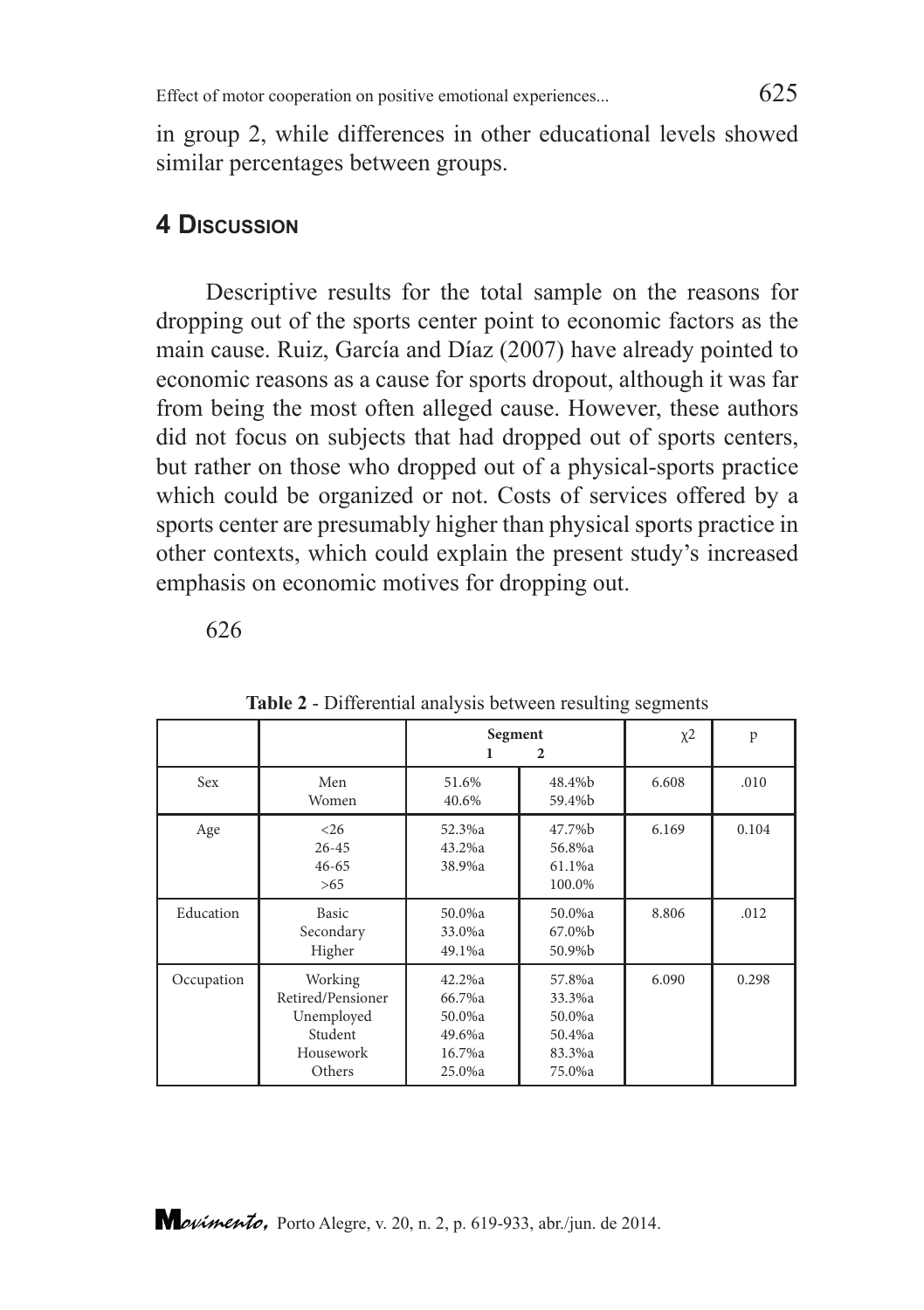| Activity                               | Dry with music<br>Aquatic with music<br>Dry without music<br>Aquatic without<br>music<br>Free users | 42.8%a<br>35.3% a<br>50.0%a<br>46.3%a<br>47.8%a | 57.2%a<br>64.7%a<br>50.0%a<br>53.7%a<br>52.2%a | 2.608  | 0.625 |
|----------------------------------------|-----------------------------------------------------------------------------------------------------|-------------------------------------------------|------------------------------------------------|--------|-------|
| Weekly atten-<br>dance                 | 4 or more times per<br>week<br>2-3 times a week<br>1 time per week                                  | 48.7%a<br>45.5%a<br>47.5%a                      | 51.3%a<br>54.5%a<br>52.5%a                     | 2.158  | 0.707 |
| Daily time<br>spent on the<br>activity | Under 30 minutes<br>31-60 minutes<br>61-90 minutes<br>91-120 minutes<br>Over 121 minutes            | 53.8%a<br>41.8%a<br>47.5%a<br>50.0%a<br>46.2%a  | 46.2%a<br>58.2%a<br>52.5%a<br>50.0%a<br>53.8%a | 0.454a | 0.797 |

**Note:** Each accompanying letter indicates a subset of the Segment whose column proportions do not differ significantly from each other at level 0.05.

#### **Source:** Prepared by the authors

 It may also be understood that most subjects who drop out of a sports center argue that their perception of overpricing is the reason for them to leave, given the current economic crisis. But those economic conditions, besides affecting users' purchasing power, can limit the options of sports centers to provide services at a lower cost. In Spain, a clear example of this is the recent 13% increase in the value added tax (VAT) for the sports.

Attention given in recent years to the construct of perceived value as a predictor of subjects' loyalty is consistent with the importance of economic reasons for the phenomenon of sports center dropout (BODET, 2012; MURRAY; HOWAT, 2002). The perception of value results from a combined evaluation of perceived benefits and sacrifices, where it is necessary to explain that the price of service is one of the different dimensions determining that perception, but not the only one (BOKSBERGER; MELSEN, 2011). Quality of service has proved to be a valid way to improve perceived value (BOKSBERGER; MELSEN, 2011; MURRAY: HOWAT, 2002; NUVIALA *et al.*, 2012b). Therefore, good management of sports centers could lead to a better evaluation of service prices and reduce the center's dropout cases for economic reasons.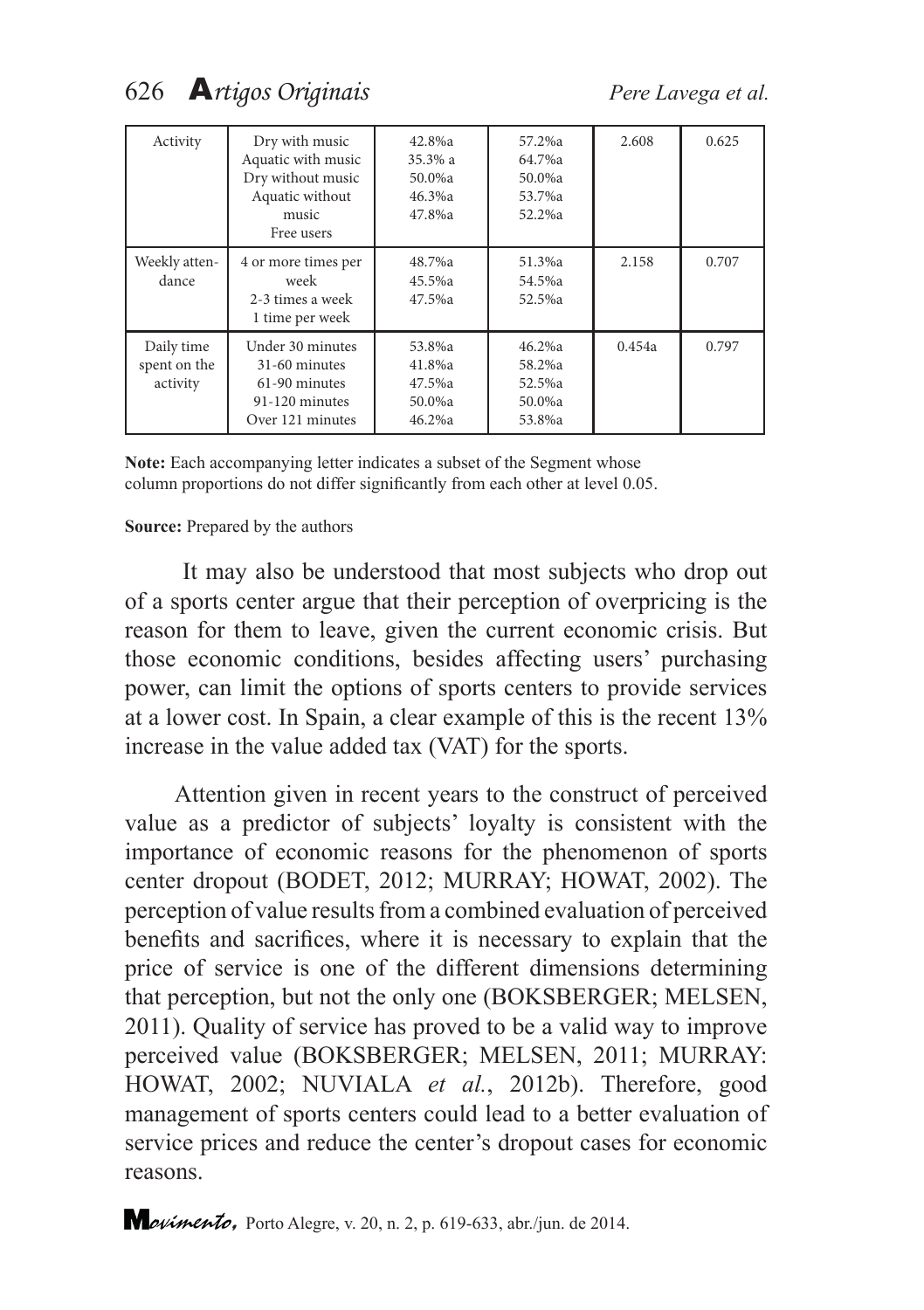In any case, although economic factors were the most relevant reasons for dropping out of the sports center, its evaluation (close to 3 on a 3-5 scale) indicates that there is no consensus in pointing the Economy dimension as the common key for dropping out. Previous studies on sports dropout, regardless of the instrument used, do not find that consensus either, since the percentage of subjects who pointed out each of the reasons in different works rarely exceeded 50% of the sample (RUIZ; GARCÍA; DÍAZ, 2007). The remaining factors obtained an average score lower than Economics. However, considering the complexity of a multifactorial phenomenon as sports dropout (GÓMEZ-LÓPEZ *et al.*, 2011; RUIZ; GARCÍA; DÍAZ, 2007) and that all factors mentioned are specific to evaluate the reasons for dropping out of sports centers (Nuviala *et al.*, 2012c), they need to be taken into account. These include the factor that groups reasons for dropping out related to physicalsports practice, such as its massification or the amount of materials needed for it, followed by other dimensions including satisfaction with staff, competition in leisure and enjoyment achieved at the center.

Following this priority, those dimensions should be addressed in order to reduce dropout at the center. In this regard, quality of service has also proven to be a precedent factor for user loyalty by ways independent from the previously mentioned perceived value (MURRAY; HOWAT, 2002). Effective quality management could eliminate internal aspects of the sports center that might contribute to its abandonment, but let us not forget that there are other aspects outside the center that may also affect adherence to the practice (lack of time, need for transportation to get to the center...) (GÓMEZ-LÓPEZ *et al.*, 2011).

Regarding cluster analysis, we found two segments based on the scale of reasons for dropping out of the sports centers. According to the criteria put forward by Kaufman and Rousseeuw (1990), there is weak but obvious evidence of the existence of that two-cluster structure. As shown by different studies that establish groups using cluster analysis based on motivation for practice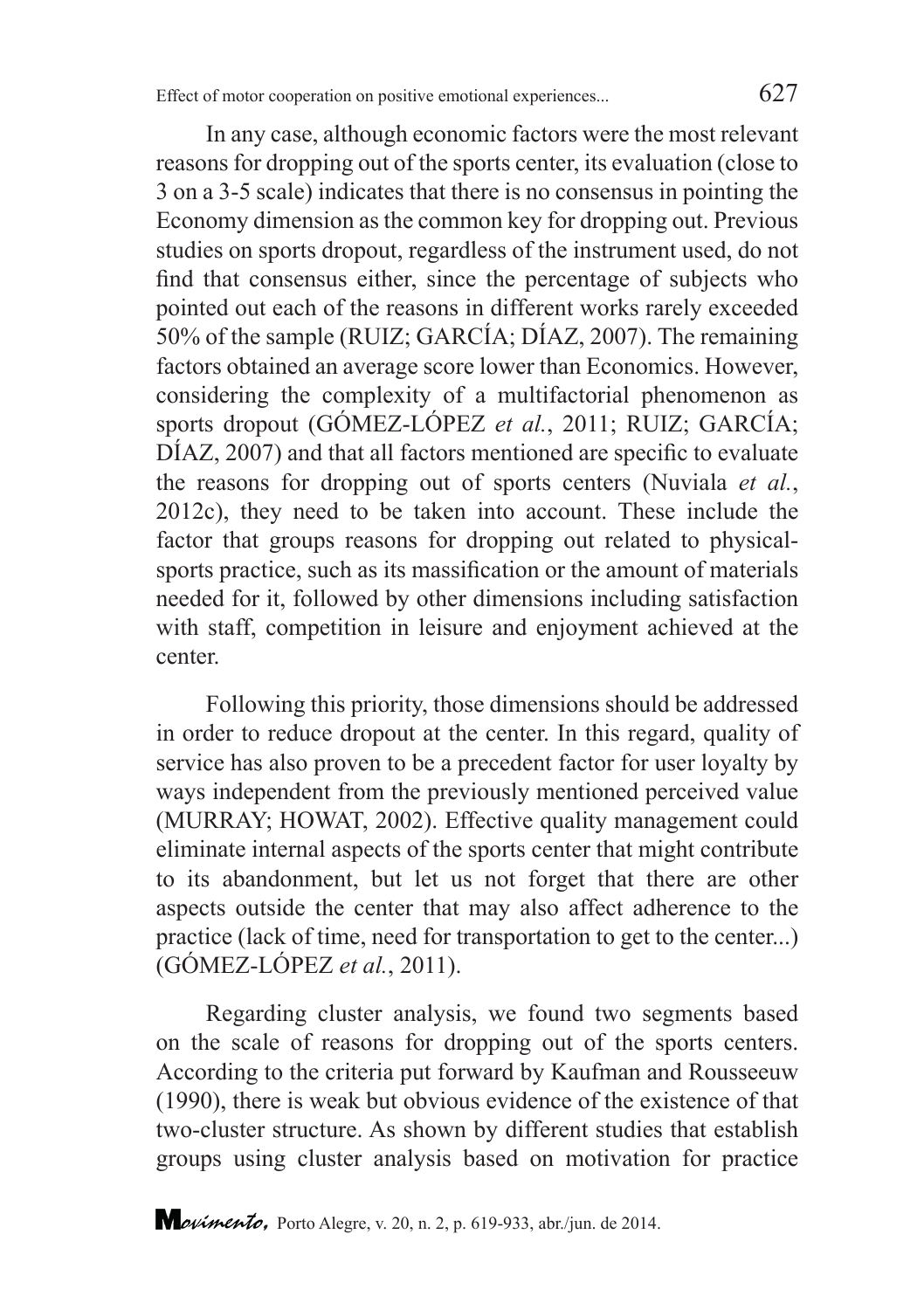(NUVIALA *et al.*, 2013a; SICILIA *et al.*, 2009), the main feature differentiating both segments was the fact that one of them had lower scores on the factors of the scale used for segmentation.

The interpretation of this fact with respect to participation in physical and sports activities shows that when faced with the same behavior, subjects may be more or less motivated (DECI; RYAN, 2000; NUVIALA *et al.*, 2013a; SICILIA *et al.*, 2009), which then will affect adherence, for instance (DECI; RYAN, 2000). Transferring this argument to the area of sports dropout, one would think that for this behavior to occur, some subjects would require a higher degree of motivation than others. However, this single explanation applied to sports dropout could be superficial and of little practical use.

In order to explore further the characteristics of each segment, segment 1 shows average values for all dimensions of the scale lower than segment 2. However, only slight differences were found in the order of the factors according to their relevance, and in both cases Economy was the most important dimension, followed by the Practice factor. As deduced from the preceding paragraphs, the average low scores of segment 1 can be explained by the fact that the same reason is common to a large percentage of the population (RUIZ; GARCÍA; DÍAZ, 2007) resulting in low mean scores. In turn, the higher values obtained by segment 2 may be due, in addition to the reason given in the previous paragraph, to the multifactor origin of dropout (GÓMEZ-LÓPEZ *et al.,* 2011; RUIZ; GARCÍA; DÍAZ, 2007). The results could tell us that the subjects of segment 2 attributed their abandonment to more factors than segment 1 subjects, so that the mean evaluation would be higher for all dimensions.

Regarding differential analysis based on sociodemographic variables, significant differences were found only for gender and educational level. Segment 1 was marked by the male component while women prevailed in segment 2, consistent with Ruiz, García and Díaz (2007), whose results suggest that women are more likely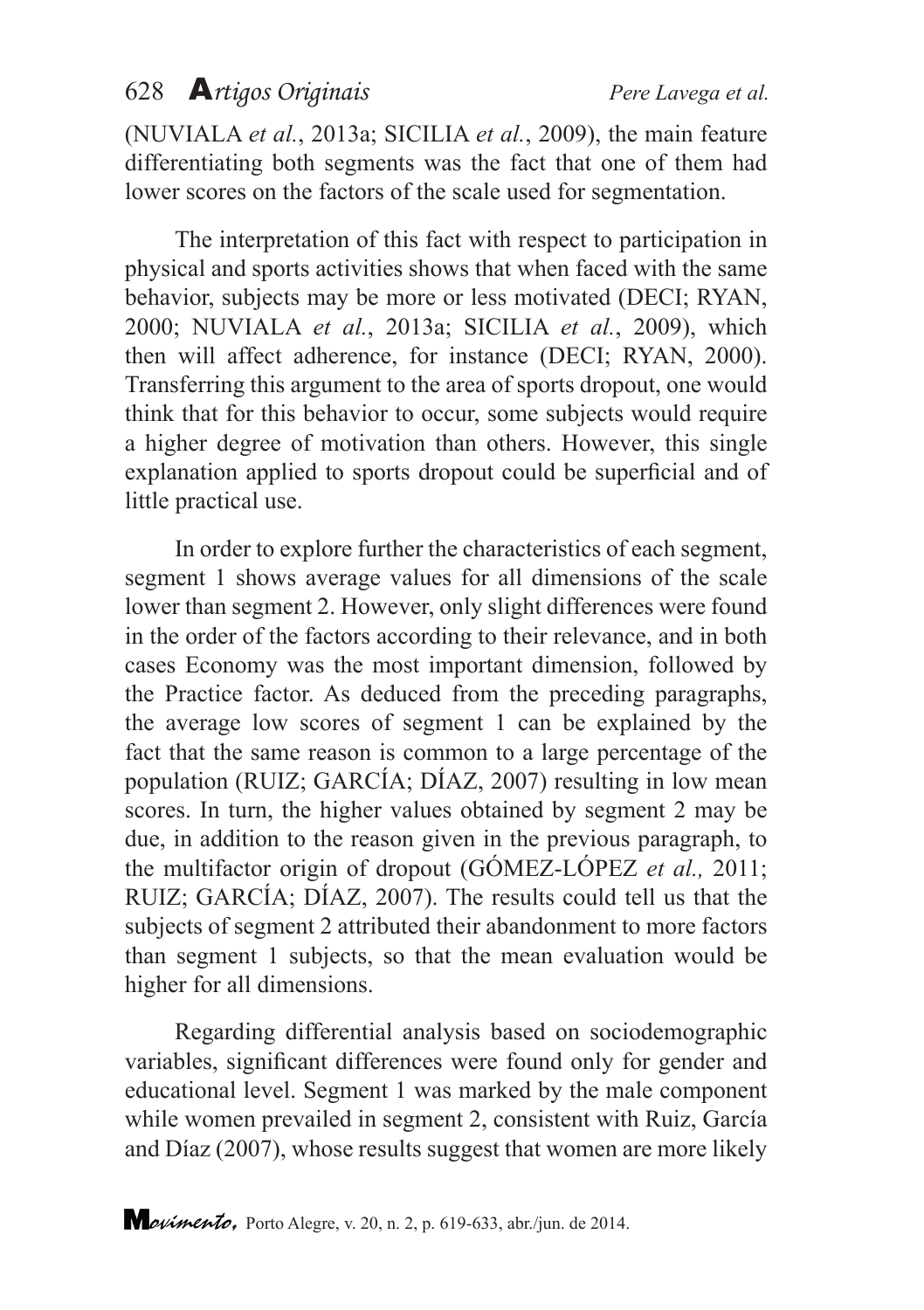to identify multiple factors as reasons for abandonment. As for educational level, firstly, almost 80% of the population studied had higher education qualifications. Having said that, in absolute terms, both groups have a similar number of components with basic and higher education, the difference being in those with secondary education, who are more numerous in segment 2, which is larger. As a whole, we cannot say that one segment has a higher or lower level of education than the other.

There are few studies on the reasons for sports dropout that cover a wide population and there is no evidence of any precedent factor directed exclusively to the context of sports centers. However, there are indications that the reasons for abandonment may vary according to people's sex, age and occupation (RUIZ; GARCÍA; DÍAZ, 2007), although the study mentioned was restricted to describing percentages without applying any inferential statistics to evaluate the significance of those differences. For those reasons, it is difficult to compare the results of this study with the literature on sports dropout. That is different from other nonspecific studies such as the reasons for sports practice, where sociodemographic variables such as gender, age (LUNA-AROCAS; TANG, 2005; NUVIALA *et al.*, 2013a; SICILIA *et al.*, 2009) or educational level have proved to differentiate between segments of the sports sector (NUVIALA *et al.*, 2013a).

From the practical point of view, this is a pioneering work in the study of the reasons for dropout in the field of sports centers. It provides useful information for managers about the main factors causing users to drop out and how they are distributed according to segments. That favors the development of strategies and service quality management focused primarily on issues most likely to cause abandonment.

The main limitation of the study was that the sample was composed of subjects who dropped out of a single sports center on a single city (chosen according to convenience). While we cannot consider the number of participants as a large sample,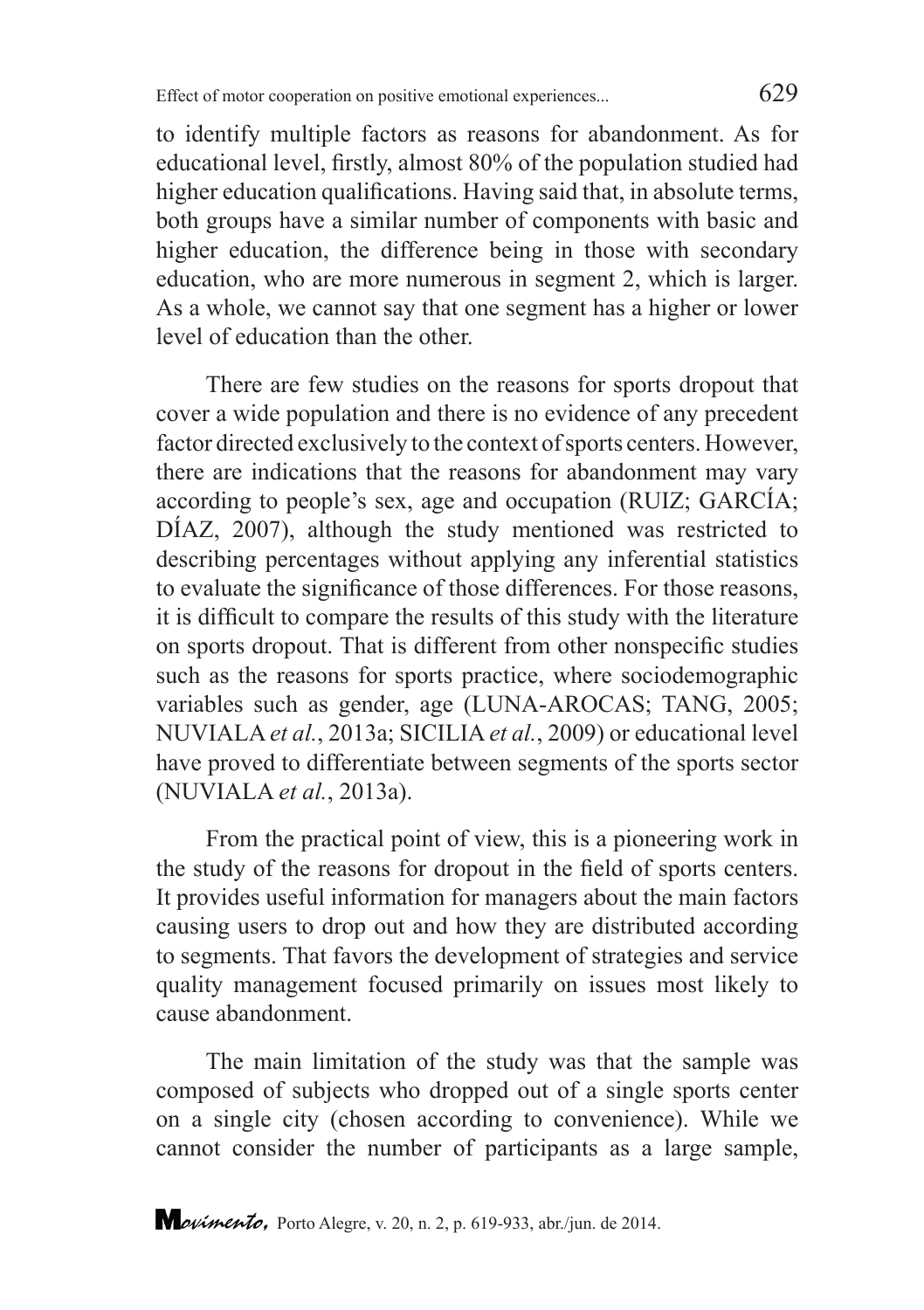the fact remains that the work's strong point is a large sample of individuals who have dropped out of the sports center. It is difficult to have access to those subjects and their data, which sports centers usually do not provide.

Future studies could examine the generalizability of the results found in public and private sports centers with different management strategies, in different places and cultures. To study the relationship of these reasons for dropping out to others – time spent at the center before dropping out, the timing of dropout or value judgments previous to dropping out – may also provide information to understand the phenomenon.

In conclusion, economic matters were the main reason for dropping out of the sports center. But this phenomenon is not derived solely from a perception of excessive fees at centers; other factors such as massification and material needed for practice and, to a lesser extent, personal attention, leisure competition and enjoyment of the center, can lead to dropping out of the organization. Segmentation based on those reasons showed the existence of two groups; economic reasons prevailed in both segments, followed by those related to massification of practical and materials available – hence the need to implement quality-improvement strategies specifically focused on aspects causing people to drop out. The fact that the main difference between segments was that the second segment reached higher mean scores for all dimensions of the dropout reason scale may indicate a higher number of reasons for dropout. Adding that only the sociodemographic variables gender and educational level differed significantly from group 1, predominantly male, and group 2, where women prevailed and most subjects with secondary education were located, it helps sports managers to implement the strategies mentioned according to the needs of each type of user.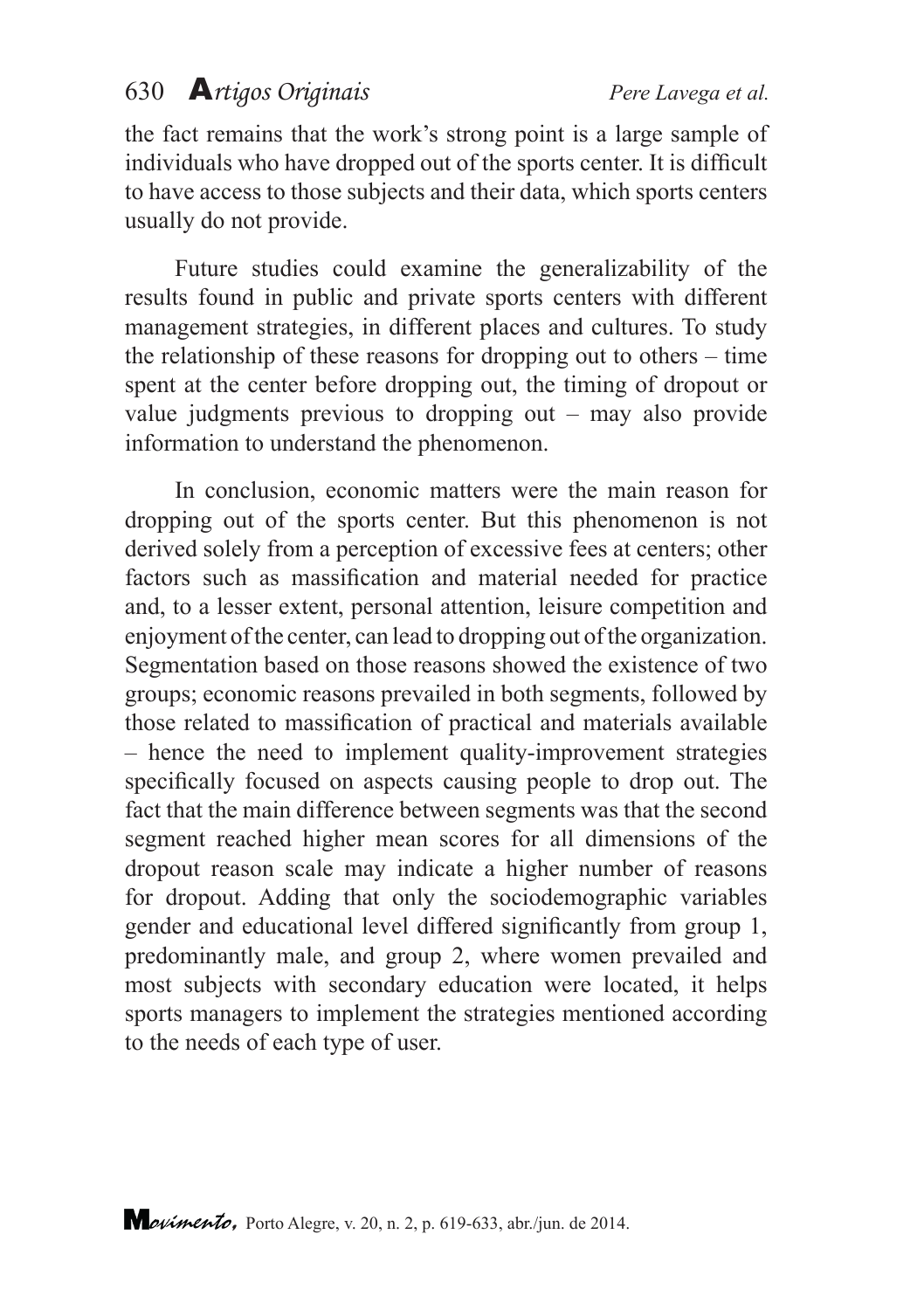#### REFERENCES

ALEXANDRIS, Kostas; TSIOTSOU, Rodoula H. Segmenting soccer spectators by attachment levels: a psychographic profile based on team self-expression and involvement. **European Sport Management Quarterly,** London, v. 12, no. 1, pp. 65- 81, 2012.

ALMAGRO, Bartolomé Jesús.; SÁENZ-LÓPEZ, Pedro; MORENO, Juan Antonio. Prediction of sport adherence through the influence of autonomy-supportive coaching among Spanish adolescent athletes. **Journal of Sports Science and Medicine,** Ankara, v. 9, no.1, pp. 8-14, March 2010

BEDNARIK, Jakob *et al.* Segmentation of sports consumers in Slovenia. **Kinesiology,**  Zagreb, v. 39, no. 1, p.74-84, June 2007.

BODET, Guillaume. Loyalty in sport participation service: An examination of the mediating role of psychological commitment. **Journal of Sport Management,** Champaign Illinois, v. 26, no.1, pp. 30-42, 2012

BOKSBERGER, Philipp E.; NIELSEN, Lisa. Perceived value: a critical examination of definitions, concepts and measures for the service industry. **Journal of Services Marketing,** Bingley, v. 25, no. 3, pp. 229-240, 2011.

CHIU, Tom *et al.* A robust and scalable clustering algorithm for mixed type attributes in large database environment. *In:* LEE, D. *et al.* ACM SIGKDD INTERNATIONAL CONFERENCE ON KNOWLEDGE DISCOVERY AND DATA MINING, 7., 2001. **Proceedings of the**….. New York: ACM Press, 2001. pp. 263-268.

DAUGBJERG, Signe B. *et al.* Promotion of physical activity in the European region: content analysis of 27 national policy documents. **Journal of Physical Activity and Health,** Champaign Illinois, v. 6, pp. 805-817, Nov. 2009.

DECI, Edward L.; RYAN, Richard M. The "what" and "why" of goal pursuits: human needs and the self-determination of behaviour. **Psychological Inquiry,** London, v. 11, no. 4, pp. 227-268, 2000.

GÓMEZ-LÓPEZ, Manuel *et al.* The abandonment of an active lifestyle within university students: Reasons for abandonment and expectations of re-engagement. **Psychologica Belgica,** Gent, v. 51, no. 2, pp. 155-175, Nov. 2011.

GONÇALVES, Carlos E.; FIGUEIREDO, Antonio; COELHO E SILVA, Manuel J. Multidimensional analysis of dropout in youth basketball: 2-Year follow-up among Portuguese initiates. *In*: JURIMAE, T.; ARMSTRONG, N.; JURIMAE, J. **Children and exercise XXIV,** London: Routledge, 2004. pp. 190-195.

GUTHOLD, Regina *et al.* Worldwide variability in physical inactivity: A 51-country survey. **American Journal of Preventive Medicine,** New York, v. 34, no. 6, pp. 486- 494, Jun. 2008.

HAASE, Anne M.; KINNAFICK, Florence E. What factors drive regular exercise behaviour?: Exploring the concept and maintenance of habitual exercise. **Journal of Sport Exercise Psychology,** Champaign Illinois, v. 29, pp. S165, July 2007.

*Lovimento*, Porto Alegre, v. 20, n. 2, p. 619-933, abr./jun. de 2014.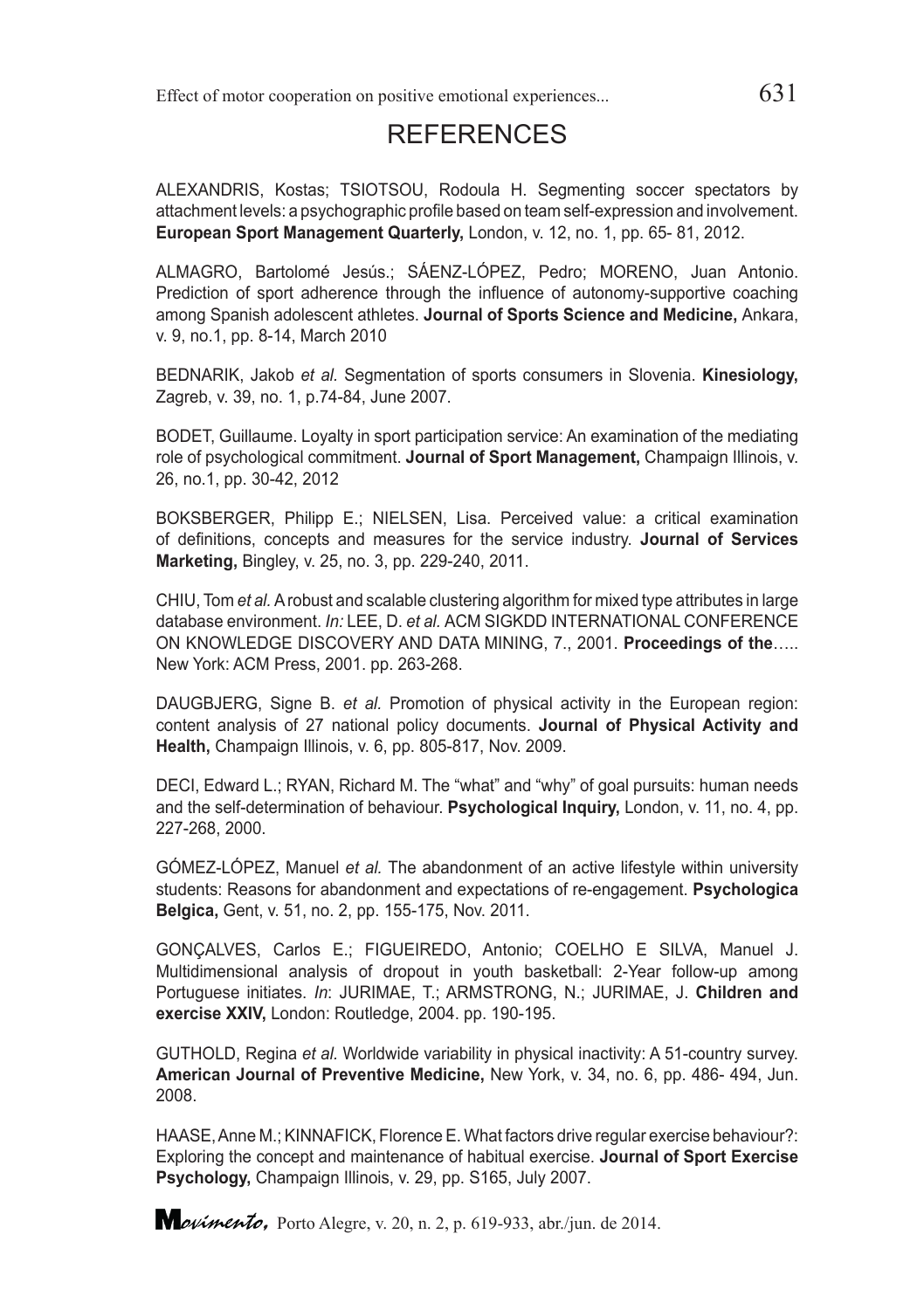JÕESAAR, Helen; HEIN, Vello. Psychosocial determinants of young athletes' continued participation over time. **Perceptual Motor Skills,** Missoula, v. 113, no. 1, pp. 51-66, Aug. 2011.

JÕESAAR, Helen; HEIN, Vello; HAGGER, Martin S. Peer influence on young athletes' need satisfaction, intrinsic motivation and persistence in sport: A 12-month prospective study. **Psychology of Sport and Exercise,** Philadelphia v. 12, no. 5, pp. 500-508, Sept. 2011.

KAUFMAN, Leonard; ROUSSEEUW, Peter J. **Finding Groups in Data:** An Introduction to Cluster Analysis. New York: Wiley, 1990.

KRUGER, Martinette; SAAYMAN, Melville; ELLIS, Suria. A motivation based typology of open-water swimmers. **South African Journal for Research in Sport, Physical Education and Recreation,** Stellenbosch, v. 33, no. 2, pp. 59-79, 2011.

LANGVINIENE, Neringa; SEKLIUCKIENE, Jurgita. Assessment of SPA services quality in Lithuania: customer's viewpoint. **Amfiteatru Economic,** Bucharest, v. 10, no. S2, pp. 230-241, 2008.

LUNA-AROCAS, Roberto; TANG, Thomas LP. The use of cluster analysis to segment clients of a sport center in Spain. **European Sport Management Quarterly,** London, v. 5, no. 4, pp. 381-413, 2005.

MARTÍNEZ, Jose A.; MARTÍNEZ, Leticia. Measuring perceived service quality in sports services; a first person approach. **Revista Internacional de Medicina y Ciencias de la Actividad Física y del Deporte,** Madrid, v. 8, no. 31, pp. 244-255, Sept. 2008.

MARTÍNEZ, Jose A.; MARTÍNEZ, Leticia. A customer management model in sports services; a system dynamics approach. **Revista Internacional de Medicina y Ciencias de la Actividad Física y del Deporte,** Madrid, v. 9, no. 36, pp. 431-453, Dec. 2009.

MURRAY, Duncan; HOWAT, Gary. The relationships among service quality, value, satisfaction, and future intentions of customers at an Australian sports and leisure centre. **Sport Management Review,** Philadelphia, v. 5, no. 1, pp. 25-43, May 2002.

NUVIALA, Alberto *et al.* Perceived service quality, perceived value and satisfaction in groups of users of sports organisations in Spain. **Kinesiology,** Zagreb, v. 44, no. 1, pp. 94-103, June 2012a.

NUVIALA, Alberto *et al.* Calidad, satisfacción y valor percibido de los usuarios de un servicio deportivo público. **Movimento**, Porto Alegre, v. 18, no. 4, pp. 11-32, Oct/ Dec. 2012b.

NUVIALA, Alberto *et al.* Validity, reliability and exploratory factor analysis of the dropout scale in sport centres. **Journal of Human Sport and Exercise,** Alicante, v. 7, no. 1, pp. 275-286, Jan. 2012c.

NUVIALA, Alberto *et al.* Perfiles motivacionales de usuarios de servicios deportivos públicos y privados. **Universitas Psychologica,** Bogotá, v. 12, no. 2, pp. 421-431, June 2013a.

NUVIALA, Alberto *et al.* Duration of membership at sports centers and reasons for quitting. **Perceptual & Motor Skills,** Missoula, v. 117, no. 3, pp. 733-741, Dec. 2013b.

PICÓN, Eduardo; VARELA, Jesús. Segmentando mercados con análisis conjunto: una aplicación al sector turístico. **Psicothema,** Oviedo, v. 12, no. S2, pp. 453-458, 2000.

*Lovimento*, Porto Alegre, v. 20, n. 2, p. 619-633, abr./jun. de 2014.